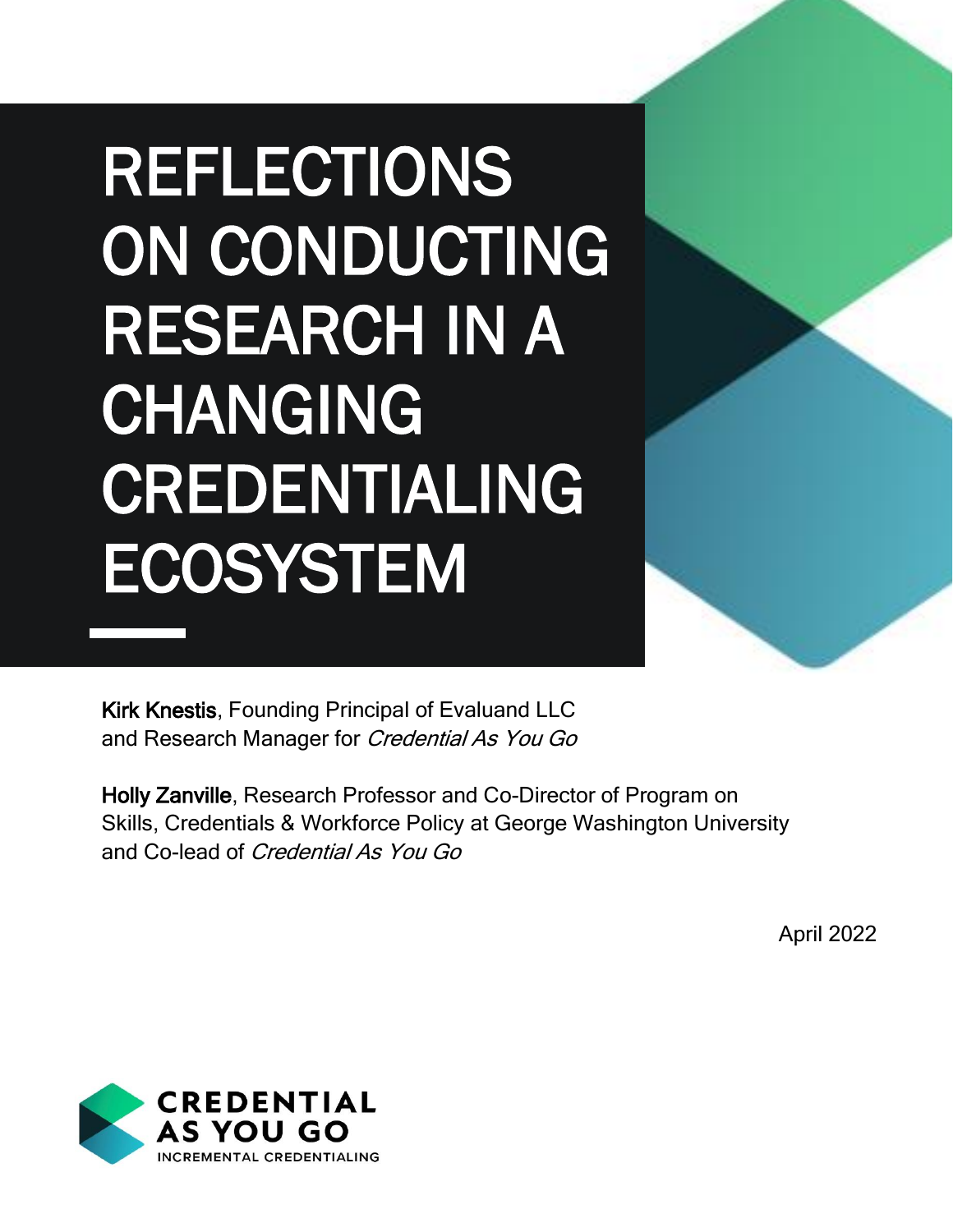Education researchers are raising the yellow flag warning that traditional research methods may not work well in the dynamic credentialing ecosystem. The yellow flag is on the field at the national *[Credential As You Go](https://credentialasyougo.org/)* initiative too.

CAYG's mission is to inform and facilitate the development of a nationally adopted incremental credentialing ecosystem that improves education and employment outcomes for all learners. The vision is clear—formally recognize all learners for what they know and can do as they acquire learning from multiple sources. This means embracing and aligning the growing array of credentials—including those shorter term than degrees and certificates. This means transforming the current U.S. degree-centric system, where learning is primarily counted *only* when a learner completes an associate, bachelor's, master's, or doctoral degree, to a system that recognizes academic success in smaller units of learning. Think credit and noncredit skills-to-jobs pathways, microcredentials, industry-recognized certifications, apprenticeships, and other non-degree credentials.

Evaluation of innovations like the transformation of an entire postsecondary system, which CAYG envisions, requires measurement. How will we know if the new system is better than the old one? And for whom? If it is better for currently entitled students but not *all* Americans, we will have gained little.

Credentialing innovations have long "theories-of-action" —the series of theoretical "if-then" causal linkages at play between where a *change* is made (an innovation is implemented) and where *outcomes* are measured. The implementation of meaningful changes in instruction (the teachinglearning interface between instructors and learners) requires understanding and establishing the institutional, programmatic, and degree-level conditions conducive to desired changes for learners.

For CAYG, this means considering two broad questions: (1) At the credential level, where and how is learning achieved and recognition awarded for student success? (2) At the system and institution levels, what are the conditions (e.g., policies, processes, technologies) that are necessary for effective deployment of innovative credentials?

These two levels of inquiry must occur simultaneously since research and measurement happens while higher education continues as "normal." Higher education outcomes such as enrollment, completion, and persistence will continue to focus on progress toward completion of traditional degreed credentials. Those well accepted measures will be more useful for reporting rates by institution, school, program, and even degrees, than they are for understanding individual studentlevel differences, resulting from an innovative microcredential option that learners might select. This is in part because those measures are, at the individual level, binary (e.g., a learner is or is not enrolled, completed, or re-enrolled the following academic term).

Further, higher education system data are not typically structured to determine outcomes—even using well-established measures—for learners pursuing non-degree credentials. It may not even be possible to identify in a data system if a student is pursuing an "incremental credential." And many systems do not provide ways to track non-credit learning, non-credit to credit pathways, or pathways at all. Degree programs and course catalogs are arguably structured for the efficient (think, convenient) delivery of teaching-and-learning activities *en masse*. Recognition of course or degree completion is grounded in the assumption of uniformity—an implicit agreement among educators, learners, and the workforce that all students who have completed a given degree are equally prepared, have demonstrated the same outcomes, and are similarly qualified. Of course, this is not a safe bet.

We also recognize that the U.S. credentialing system, which includes degrees and certificates, is moving toward credentialing processes and requirements that are more diverse, flexible, and tailored to individual learner needs. As this set of innovations becomes more widely institutionalized, research study design and implementation face significant challenges. Four appear front and center even early in the CAYG effort.

## https://credentialasyougo.org/